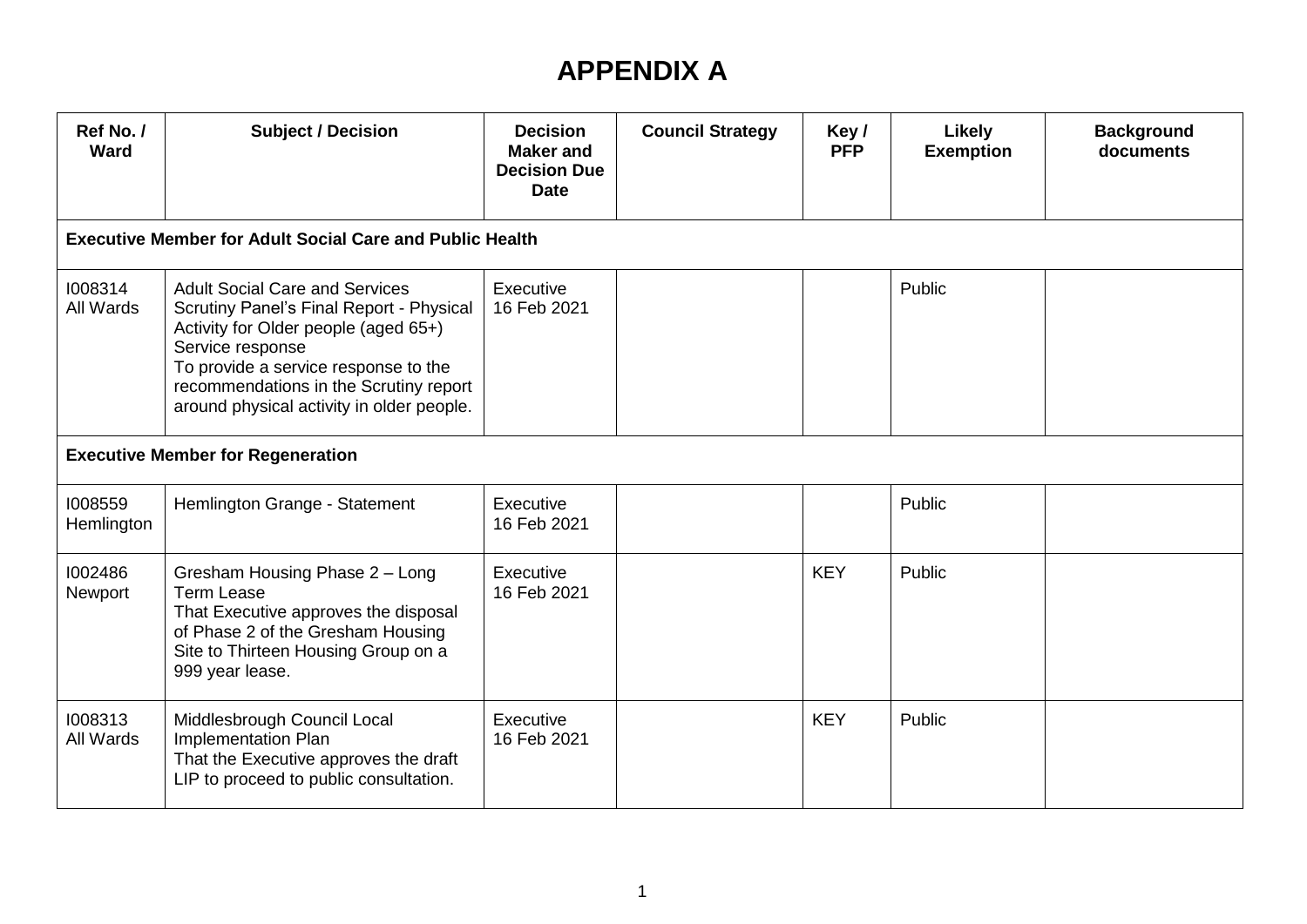| Ref No./<br>Ward            | <b>Subject / Decision</b>                                                                                                                                                                                                                                              | <b>Decision</b><br><b>Maker</b> and<br><b>Decision Due</b><br><b>Date</b> | <b>Council Strategy</b> | Key/<br><b>PFP</b> | Likely<br><b>Exemption</b> | <b>Background</b><br>documents |
|-----------------------------|------------------------------------------------------------------------------------------------------------------------------------------------------------------------------------------------------------------------------------------------------------------------|---------------------------------------------------------------------------|-------------------------|--------------------|----------------------------|--------------------------------|
| 1002489<br>North<br>Ormesby | Re designation of the North Ormesby<br>Selective Landlord Licensing<br>to consider the outcome of the 10 week<br>public consultation and to recommend<br>that the area in North Ormesby is<br>redesignated for selective landlord<br>licensing                         | Executive<br>16 Feb 2021                                                  |                         | <b>KEY</b>         | Public                     |                                |
| 1008288<br>Central          | <b>Future Council Accommodation Update</b><br>Revisiting the options appraisal for the<br>Council's future accommodation and<br>identifying the preferred option.                                                                                                      | Executive<br>16 Mar 2021                                                  |                         | <b>KEY</b>         | Public                     |                                |
| 1008514<br>Central          | The future development of Middlehaven<br>Arrangements for the future<br>development of Middlehaven, including<br>the partnership arrangements with a<br>major developer.                                                                                               | Executive<br>16 Mar 2021                                                  |                         | <b>KEY</b>         | Public                     |                                |
| 1002484<br>Central          | <b>Boho Residential Towers - Site</b><br>Disposal<br>That Executive approves the proposal<br>to proceed with the disposal of the<br>Council's freehold interest in land at<br>Middlehaven in order to facilitate the<br>development of the Boho Residential<br>Towers. | Executive<br>18 May 2021                                                  |                         | <b>KEY</b>         | Public                     |                                |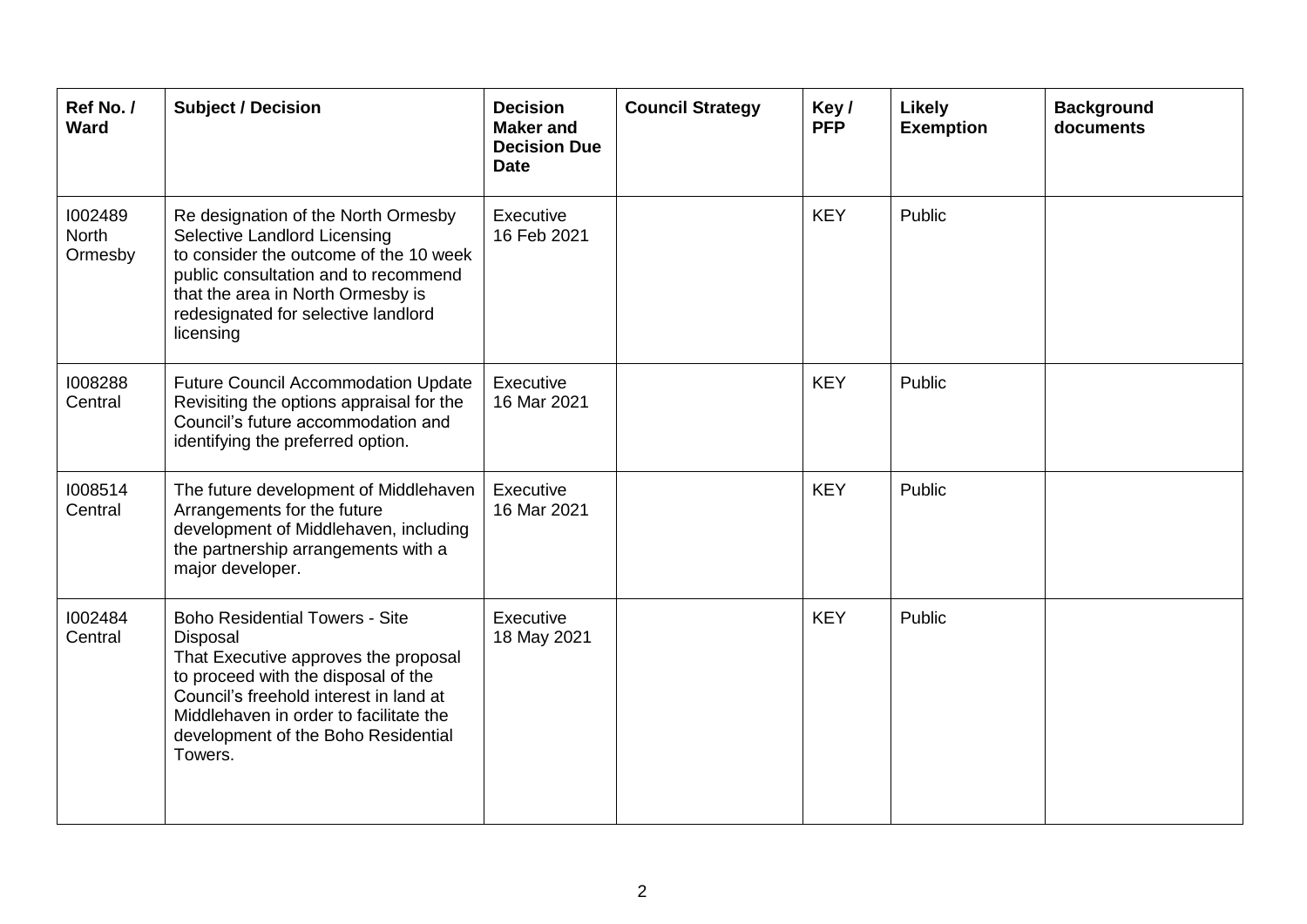| Ref No./<br><b>Ward</b>                            | <b>Subject / Decision</b>                                                                                                                                                                                                                                                                             | <b>Decision</b><br><b>Maker and</b><br><b>Decision Due</b><br><b>Date</b> | <b>Council Strategy</b> | Key/<br><b>PFP</b> | <b>Likely</b><br><b>Exemption</b> | <b>Background</b><br>documents |  |  |
|----------------------------------------------------|-------------------------------------------------------------------------------------------------------------------------------------------------------------------------------------------------------------------------------------------------------------------------------------------------------|---------------------------------------------------------------------------|-------------------------|--------------------|-----------------------------------|--------------------------------|--|--|
| 1008516<br>Nunthorpe                               | Voluntary registration of land at The<br>Avenue, Nunthorpe as a Village Green<br>Nunthorpe Village Green<br>That Executive approves an application<br>seeking the voluntary registration of<br>land at The Avenue, Nunthorpe as a<br>Village Green.                                                   | Executive<br>16 Mar 2021                                                  |                         |                    |                                   |                                |  |  |
|                                                    | Deputy Mayor and Lead Member for Children's Social Care                                                                                                                                                                                                                                               |                                                                           |                         |                    |                                   |                                |  |  |
| 1008317<br>All Wards                               | <b>Children's Services Improvement</b><br>Programme Quarterly update<br>To provide members of the Executive<br>with an overview of the strategic and<br>operational actions undertaken in the<br>last quarter against the Children's<br>Services Action Plan 2020/21                                  | Executive<br>16 Mar 2021                                                  |                         | <b>KEY</b>         | Public                            |                                |  |  |
| <b>Executive Member for Finance and Governance</b> |                                                                                                                                                                                                                                                                                                       |                                                                           |                         |                    |                                   |                                |  |  |
| 1008209                                            | <b>Equality and Diversity Policy</b><br>Triennial refresh of policies to ensure<br>ongoing compliance with the Public<br>Sector equality duty:<br><b>Equality Monitoring Policy</b><br><b>Equality and Inclusion Policy</b><br><b>Impact Assessment Policy</b><br>Monitoring of Hate Incidents Policy | Executive<br>Member -<br>Finance and<br>Governance<br>11 Feb 2021         |                         |                    | Public                            |                                |  |  |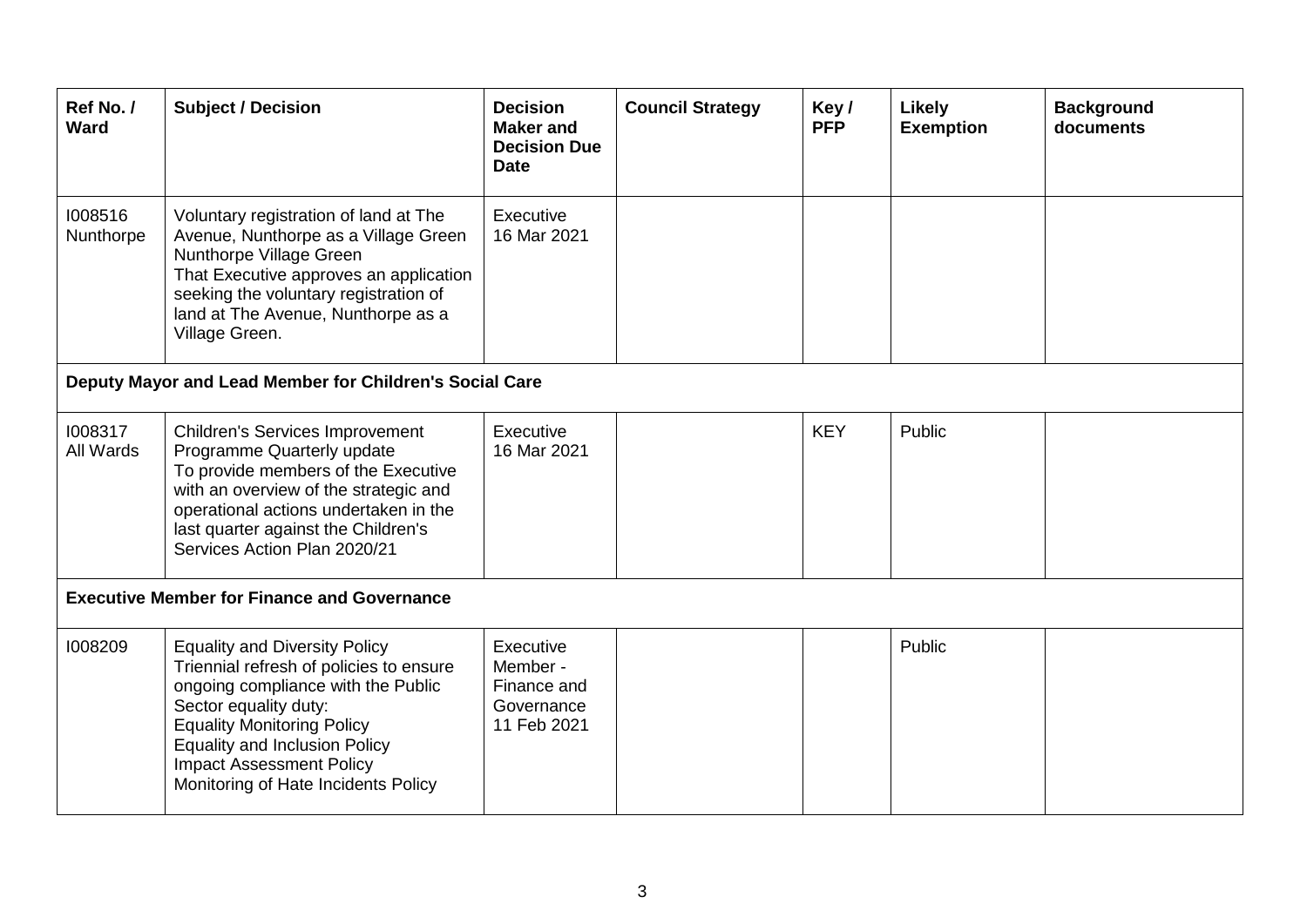| Ref No./<br><b>Ward</b> | <b>Subject / Decision</b>                                                                                                                                                                                                                                                                                                                                                                                                                                                                                                                                      | <b>Decision</b><br><b>Maker</b> and<br><b>Decision Due</b><br><b>Date</b> | <b>Council Strategy</b> | Key/<br><b>PFP</b> | <b>Likely</b><br><b>Exemption</b> | <b>Background</b><br>documents |
|-------------------------|----------------------------------------------------------------------------------------------------------------------------------------------------------------------------------------------------------------------------------------------------------------------------------------------------------------------------------------------------------------------------------------------------------------------------------------------------------------------------------------------------------------------------------------------------------------|---------------------------------------------------------------------------|-------------------------|--------------------|-----------------------------------|--------------------------------|
| 1008260<br>All Wards    | <b>Community Asset Transfers</b><br>That the Executive approves the<br>recommendation to seek expression of<br>interests for future potential execution<br>of community asset transfer leases for<br>Brambles Farm Community Centre CC,<br>Langridge Initiative Centre, The<br>International Centre and 22 Holylake,<br>seeking more detail from the four<br>organisations that have already<br>expressed an interest and allowing for<br>a further six weeks to enable other<br>parties to submit their own expressions<br>of interest in the four locations. | Executive<br>16 Feb 2021                                                  |                         | <b>KEY</b>         | Public                            |                                |
| 1002457<br>All Wards    | <b>Community Benefit From Land Sales</b><br>Policy TBC                                                                                                                                                                                                                                                                                                                                                                                                                                                                                                         | Executive<br>16 Feb 2021                                                  |                         |                    | Public                            |                                |
| 1002451<br>All Wards    | Revenue and Capital Budget -<br>Projected Outturn position as at<br>Quarter Three 2020/21<br>To advise the Executive of the<br>Council's financial position at Quarter<br>Three 2020/21, including the projected<br>effect of Covid-19 on the Council's<br>finances. To approve the proposed<br>revenue budget virements over<br>£150,000, and to approve the proposed<br>revised Investment Strategy to<br>2022/23.                                                                                                                                           | Executive<br>16 Feb 2021                                                  |                         | <b>KEY</b>         | Public                            |                                |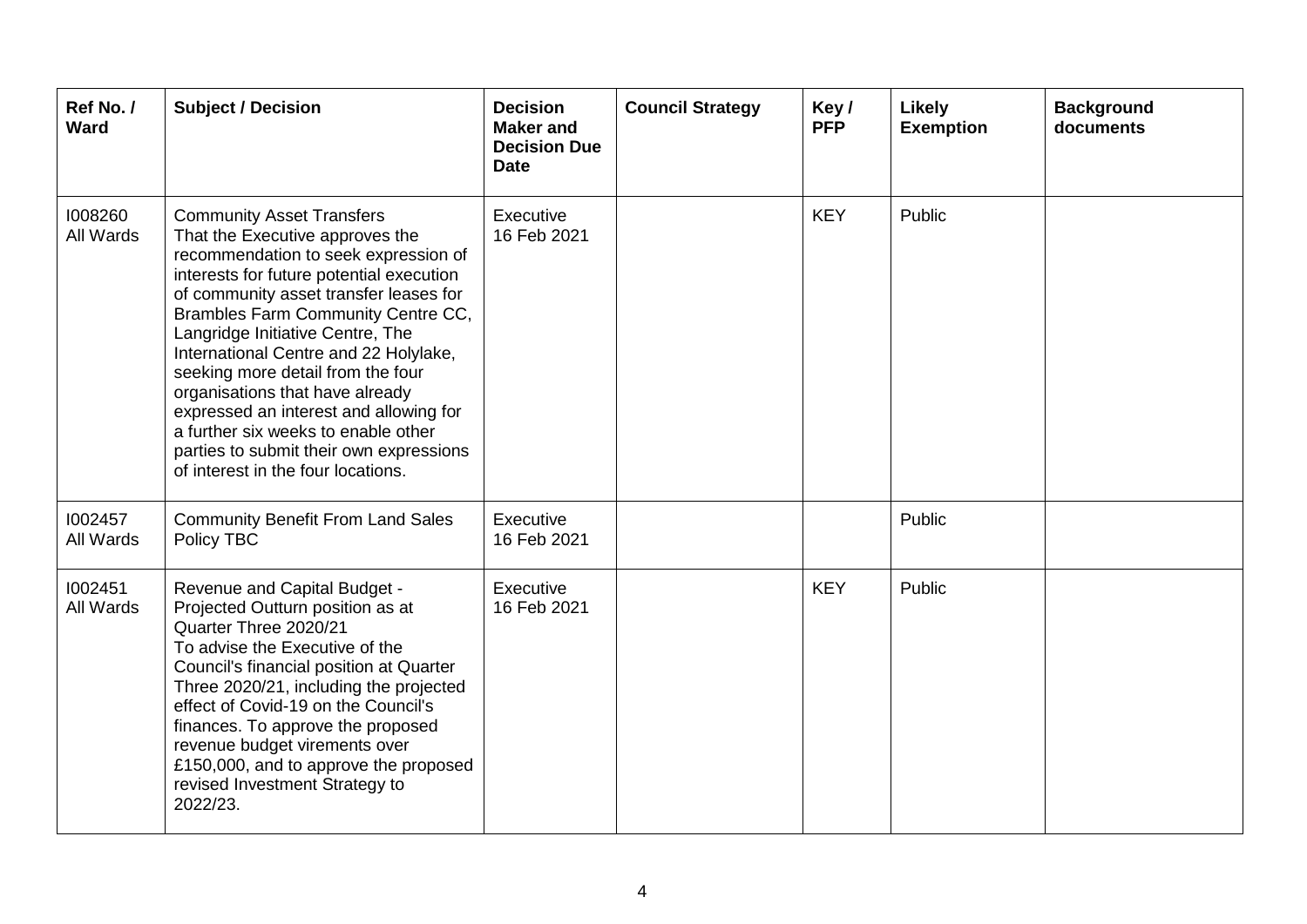| Ref No./<br><b>Ward</b> | <b>Subject / Decision</b>                                                                                                                                                                                                                                                                                                                                                                                                                                | <b>Decision</b><br><b>Maker</b> and<br><b>Decision Due</b><br><b>Date</b> | <b>Council Strategy</b> | Key/<br><b>PFP</b> | <b>Likely</b><br><b>Exemption</b> | <b>Background</b><br>documents |
|-------------------------|----------------------------------------------------------------------------------------------------------------------------------------------------------------------------------------------------------------------------------------------------------------------------------------------------------------------------------------------------------------------------------------------------------------------------------------------------------|---------------------------------------------------------------------------|-------------------------|--------------------|-----------------------------------|--------------------------------|
| 1008206<br>All Wards    | Revenue Budget, Council Tax, Medium<br>Term Financial Plan and Capital<br>Strategy 2021/22<br>To present to Executive for<br>endorsement the recommended<br>Revenue Budget, proposed Council<br>Tax increase and Capital Strategy<br>Report for 2021/22. These will then be<br>presented to Full Council on 24<br>February 2021 for approval.<br>To present for noting by Executive the<br>refreshed Medium Term Financial Plan<br>position for 2021-24. | Executive<br>16 Feb 2021                                                  |                         | <b>KEY</b>         | Public                            |                                |
| 1008572<br>All Wards    | Tender Pipeline Approval 2021/22<br>To approve Middlesbrough Council's<br>tender pipeline for 2021/22 and agree<br>delegation of award to the relevant<br>Director.                                                                                                                                                                                                                                                                                      | Executive<br>16 Feb 2021                                                  |                         | <b>KEY</b>         | Public                            |                                |
| 1008210                 | <b>Surveillance Policy</b><br>Surveillance Policy sets the<br>governance framework for decisions to<br>undertake covert directed surveillance<br>where there is a legitimate reason to do<br>SO.                                                                                                                                                                                                                                                         | Executive<br>Member -<br>Finance and<br>Governance<br>30 Apr 2021         |                         |                    | Public                            |                                |